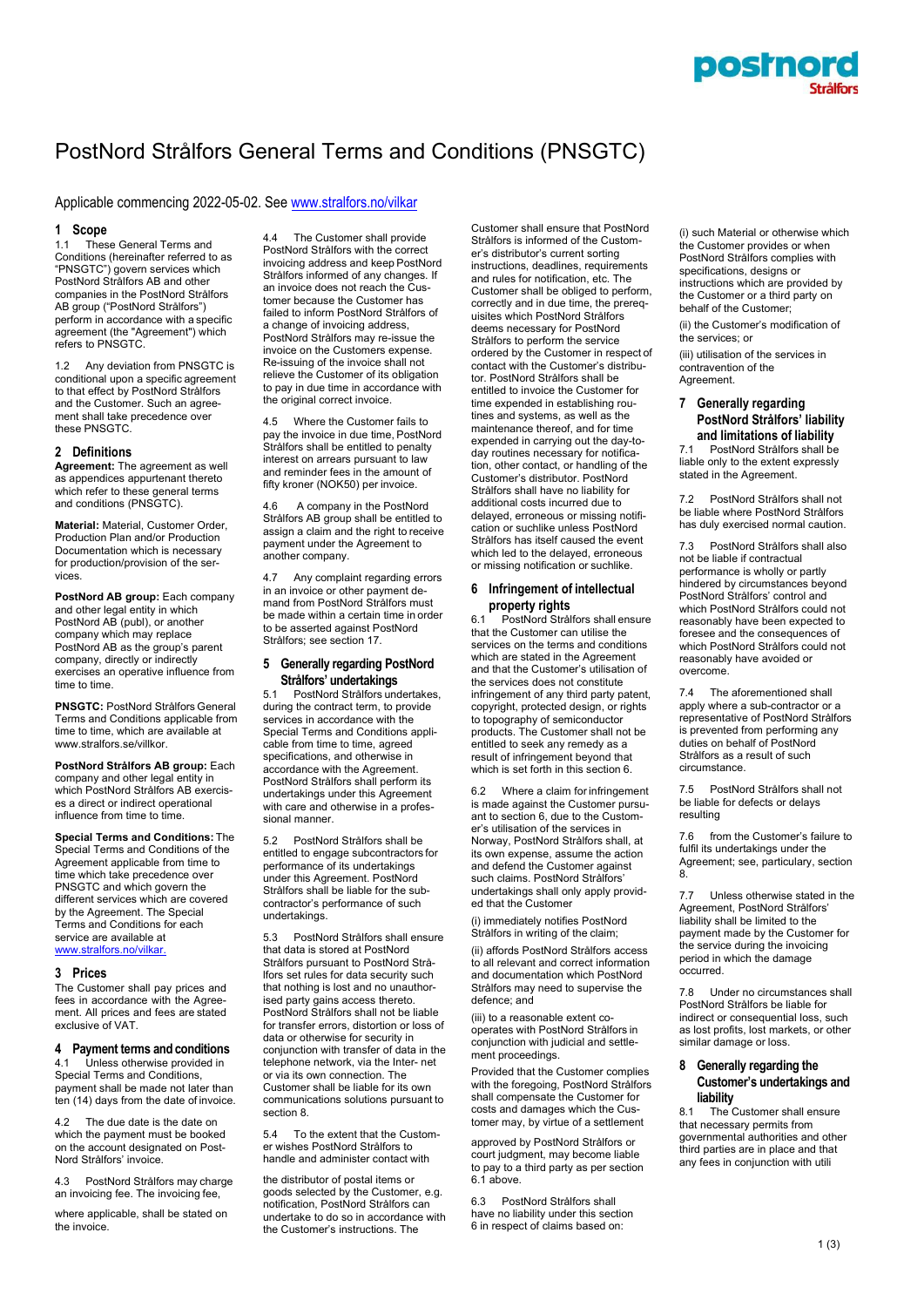sation of the service which are payable to any party other than PostNord Strålfors are paid.

8.2 To the extent that the service entails the Customer's provision of its own equipment or software, the Customer shall be liable therefor.

8.3 The Customer shall itself procure the line and telephone services required in order to communicate with PostNord Strålfors or a third party. The Customer shall pay all line and telephony costs for such communication. PostNord Strålfors are not liable for communication and telephone services.

8.4 The Customer undertakes to hold PostNord Strålfors harmless for all costs and all other damage incurred by PostNord Strålfors as a result of the Customer's actions in contravention of the Agreement.

8.5 To the extent the Customer shall provide Material the Customer shall be responsible for Material as follows:

• The Material shall be sent to PostNord Strålfors in an agreed format and shall carry no virus or otherwise risk damaging or having a negative impact on PostNord Strålfors' services or systems.

The contents of the Material shall be complete and meet the requirements set forth in the Agreement. The Customer shall be responsible for making backup copies of the Material sent to PostNord Strålfors.

• The Material may not infringe any copyright, trademark, or other intellectual property rights.

• The Material may not violate any act, ordinance, public authority instruction, use, or custom, e.g. the Marketing Practices Act and generally accepted marketing **practices** 

• The Material may not risk causing offence.

• The Material may not contain personal data in violation of the GDPR.

• The Material may not contain incorrect information.

• The Material may not contain elements of pornography, violence, or incitement against ethnic groups.

8.6 The Customer shall be liable for loss, damage, delay, defects or deficiencies in the service which are caused by the content of the Material or transfer of the Material, or by the Customer's delay in the provision of the Material.

8.7 Where PostNord Strålfors is of the opinion that the Material or the Customer's use of the service in general is in violation of the provisions of section 8.5, 8.6 or that which is otherwise agreed, the Customer must immediately effect rectification. In the event PostNord Strålfors considers such rectification to be insufficient, PostNord Strålfors shall be entitled to terminate the Agree- ment prematurely pursuant to section 16

### **9 Events that requires action**

In the event that PostNord Strålfors, in the performance of the services, is obliged to act without first

obtaining instructions from the Customer or, where applicable, the recipient, such actions shall be deemed to be taken on behalf of the Customer or the recipient, and such party shall bear the risk thereof.

# **10 Intellectual property rights and software**

10.1 Intellectual property rights held by the Customer before entering the Agreement shall continue to belong to the Customer and not be transferred to PostNord Strålfors.

10.2 All intellectual property rights, software and technical solutions (including templates and layouts) regarding Strålfors' services and related soft- ware are the property of PostNord Strålfors and are not assigned to the Customer; nor may they be used by the Customer in any manner other than as expressly permitted by this Agreement.

10.3 Accordingly, the Customer may not make available to the general public systems, programs, methods, documentation, and suchlike. Nor may the Customer modify, develop, or sub-licence the services or appur- tenant software.

10.4 Where PostNord Strålfors provides technical solutions or software, the Customer shall only be entitled to utilise such technical solutions or software in conjunction with the service and only for such time as the Customer has access to the service.

#### **11 Confidentiality**

11.1 The Parties may not disclose confidential information received by either Party from the other Party or received otherwise in connection with the performance of the Agreement, to a third party without the disclosing Party's written consent. Confidential information includes the Agreement and any information of a technical, commercial, financial or other nature, which by its nature constitutes confidential information (e.g. customer registers, commercial information on individual business events, prices and pricing calculations), or which has been clearly specified by the disclosing part as confidential by labeling or otherwise.

The confidentiality obligation above does not apply to information that a Party can show has become known to the Party by other ways than through the Agreement or that is public knowledge. The confidentiality obligation also does not apply when a Party is required to disclose by law, court or authority decision, or stock exchange regulations. If a Party is required to disclose information in such manner, such Party shall inform the other Party of this before the disclosure takes place.

11.2 The Parties may not use confidential information for any purpose other than the performance of the Agreement in accordance with its provisions. The Parties shall take all necessary measures to prevent its employees or contractors from disclosing or using confidential information in a way that breaches the confidentiality provisions in this section 11.

11.3 The Parties shall ensure that only such personnel, own employees or employees of any subcontractor, who directly need access to confidential information in order to fulfill their obligations under the Agreement are given access to such information.

11.4 The Parties' undertakings under this section 11 apply during the term of the Agreement and five years thereafter, or until confidential information has become public knowledge in other ways than by a breach of the Agreement.

#### **12 Amendments and supplements**

12.1 PNSGTC and the special terms applicable to the Agreement (jointly the "Customer Terms") are published on <u>www.stralfors.no/vilkar.</u> The Customer is responsible for keeping apprised of the applicable Customer Terms. The Customer is aware and acknowledges that the Customer Terms may be amended. Amend- ment may take place in accordance with subsection 12.2 to 12.6.

12.2 The Customer Terms may be amended twice per year, with effect from the first business day in January and the first business day in May, through publication on stralfors.no/villkar, at least 30. day before effective date. The amendments are described in conjunction with the publication. On effective date, the new version of the term shall will apply between the Parties. If the Customer does not wish to accept the amendment of the Customer Terms, the Customer shall be entitled to terminate the Agreement immediately. In such a case, the Customer must notify PostNord Strålfors thereof not later than the final business day prior to the effective date.

12.3 Notwithstanding the provisions of the preceding paragraph, PostNord Strålfors shall be entitled to amend the Customer Terms on other and/or more occasions than stated above where PostNord Strålfors believes that the amendment is necessary. In such cases and in those cases where PostNord Strålfors and the Customer have agreed that the preceding paragraph shall not be applied, amendment shall take place in the following manner. PostNord Strålfors shall send notice to the Customer at least 30 days prior to the entry into force of the amendment. If the Customer does not wish to accept the amendment, the Customer shall be entitled to terminate the agreement on the day on which the amendment enters into force with respect to the service or services affected by the amendment. In such case, the Customer must notify PostNord Strålfors thereof not later than the final weekday prior to the amendment date.

12.4 PostNord Strålfors shall not be entitled to apply the provisions of the preceding paragraph to amend the Customer's price terms, unless expressly stated in the Agreement.

12.5 Amendments or supplements to the Agreement shall only be valid where effected through a written document (referred to as Supple- mental Agreement) which must be signed by authorised representatives of the parties.

12.6 PostNord Strålfors shall, however, be entitled to amend or set aside contract provisions immediately when necessitated by any law, ordinance or public authority or municipality decision. including price changes as a consequence of changed taxes or other charges.

#### **13 Notices**

All notices from one party to the other party must be sent to the address specified in the Agreement, or to a new address as specified subsequent to the execution of the Agreement, or otherwise to the last known address.

### **14 Changed circumstances**

The Customer must inform PostNord Strålfors in respect of changes – especially with regard to name or company name, address, and where applicable, credit cards and account numbers for direct debit transfers - which, taking into account agreements between the parties, are of significance for PostNord Strålfors. All changes must be notified in good time.

#### **15 Assignment**

15.1 The Customer's rights and obligations in accordance with the Agreement may not be assigned to a third party without PostNord Strålfors' written consent. A new agreement must be executed in the event of any change in the corporate form of the Customer.

15.2 PostNord Strålfors shall be entitled, without the Customer's consent, to assign its rights and obligations, in one or more stages, in whole or in part, to any company within the PostNord n AB group.

#### **16 Premature termination**

16.1 A party shall be entitled to terminate the Agreement with immediate effect in the event that:

The other party commits a material breach in the performance of its obligations and has not rectified such breach within a reasonable time following demand therefor;

The other party has entered into liquidation, petitions for or has been placed into bankruptcy, commences proceedings for a company reorganisation, enters into composition negotiations, suspends its payments, or may be deemed to be insolvent.

• The other party is in default of payment for a period of more than ten days following the due date for payment and does not rectify the breach within a reasonable time of a demand for rectification of the breach

16.2 PostNord Strålfors is entitled to terminate the Agreement if a custom- ary credit check in connection with the execution of the Agreement shows that the Customer's financial situation is such that there are strong reasons to suspect that payment will not be made in time.

16.3 The Customer shall not be entitled to a refund of payments made due to the premature